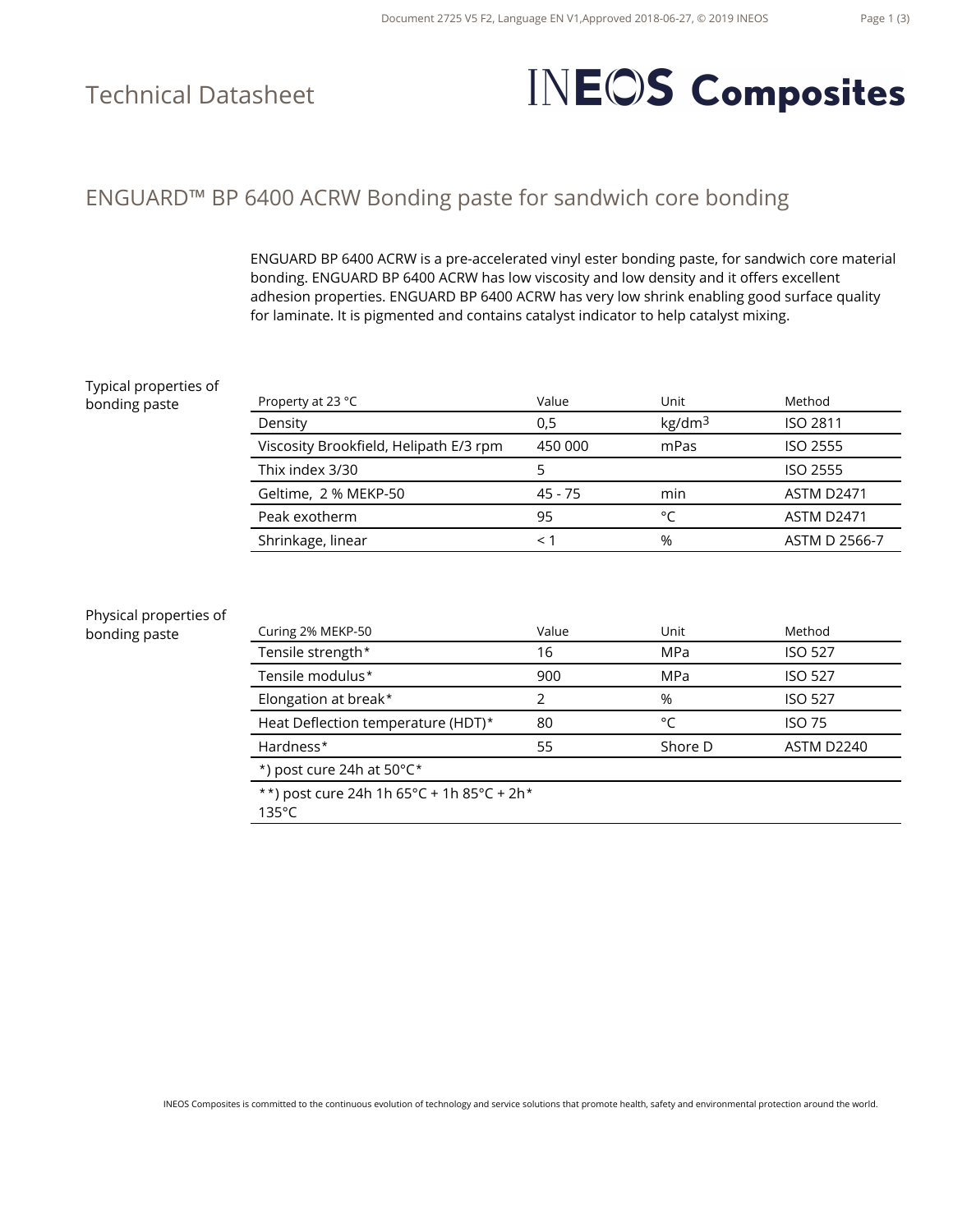### Technical Datasheet

## **INEOS** Composites

#### ENGUARD™ BP 6400 ACRW Bonding paste for sandwich core bonding

Application and use ENGUARD BP 6400 ACRW bonding paste is especially recommended for adhesion of core material to composites. This ready made bonding paste is easy to apply and it is easy to sand if needed afterwards. ENGUARD BP 6400 ACRW is used in sandwich constructions to bond polyester laminates to balsa, PVC or PU foam e.g. in wall and roof construction or in mold construction. Recommended thickness of bonding paste is 3-10 mm and bonding paste must not start gelling before parts are attached together. For filling purposes bonding paste can be used up to 30 mm. Mechanical forces on bonded parts must not be used within three days from application. Note: Temperature of workshop, raw materials and tools should be 18-25°C and relative humidity below 70%. Surfaces to be bonded must be cleaned eg. with acetone or by grinding. A high quality methyl ethyl ketone peroxide (MEKP) should be used, and the amount of 2% is recommended. The bonding paste with catalyst must be stirred well before use. Certificates and approvals The manufacturing, quality control and distribution of products, by INEOS Composites, are complying with one or more of the following programs or standards: ISO 9001, ISO 14001 and OHSAS 18001. Handling and storage It is highly recommended that all materials and tools are stored at stable temperature under 25 C preferably indoors and away from direct sunlight. Surfaces to be bonded must be cleaned eg. with acetone or by grinding. A high quality methyl ethyl ketone peroxide (MEKP) should be used, and the amount of 2% is recommended. The bonding paste with catalyst must be stirred well before taken in use. The material should be used within 5 months from the date of manufacture. Prolonged storage or storage outside of recommended conditions can influence liquid bonding paste properties like viscosity and gel time and it is recommended to test these properties before starting application.

INEOS Composites is committed to the continuous evolution of technology and service solutions that promote health, safety and environmental protection around the world.